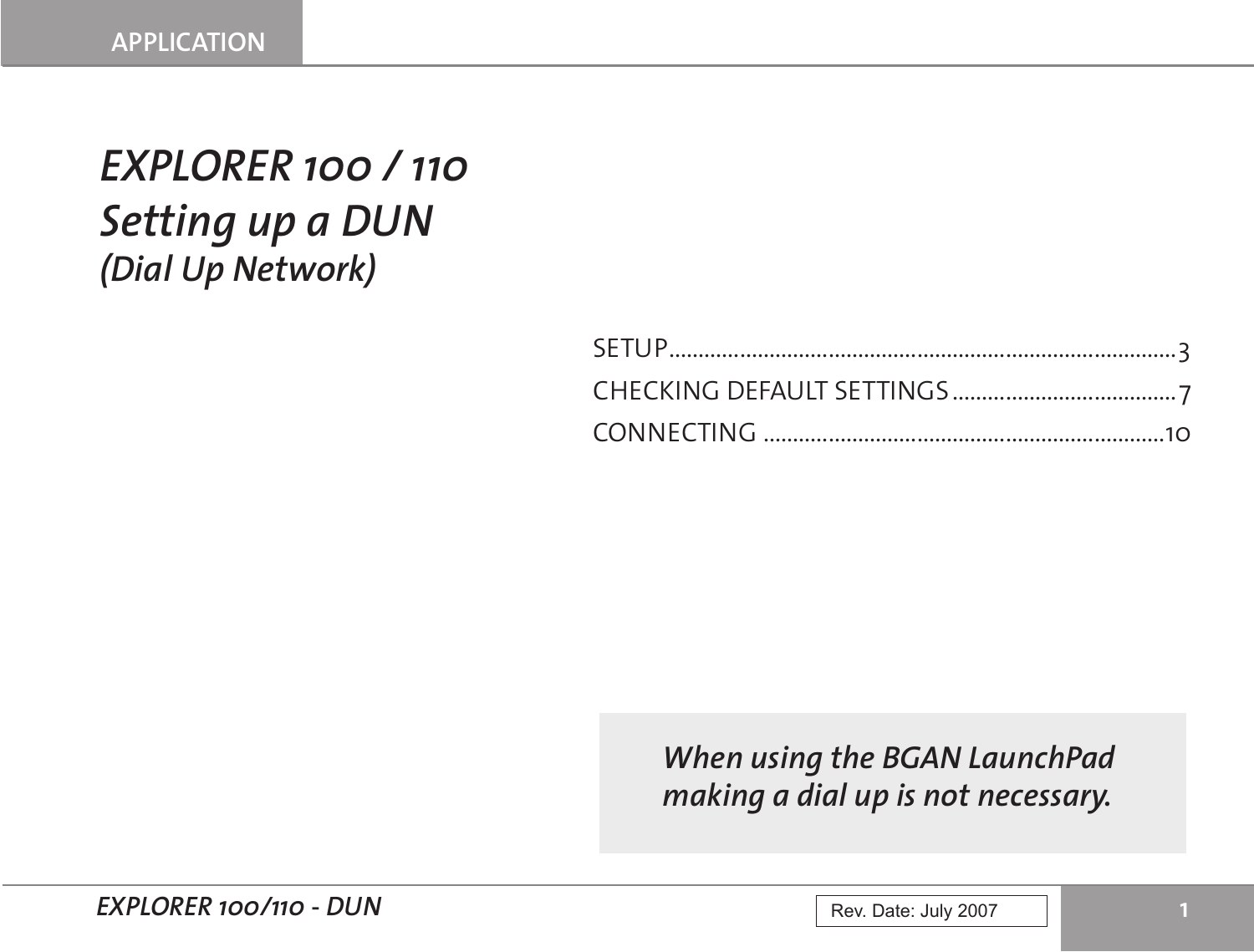#### *USB Connection:*

*Note! USB drivers must be installed prior to connecting the PC USB port to Terminal.*

*Please read the "EXPLORER\_100-110\_Conn\_to\_PC\_USB. pdf " application, before setting up a DUN connection using the USB interface.*

#### *Bluetooth Connection:*

*Please read the "EXPLORER\_100-110\_Conn\_to\_PC\_Bluetooth.pdf " application, before setting up a DUN connection using Bluetooth.*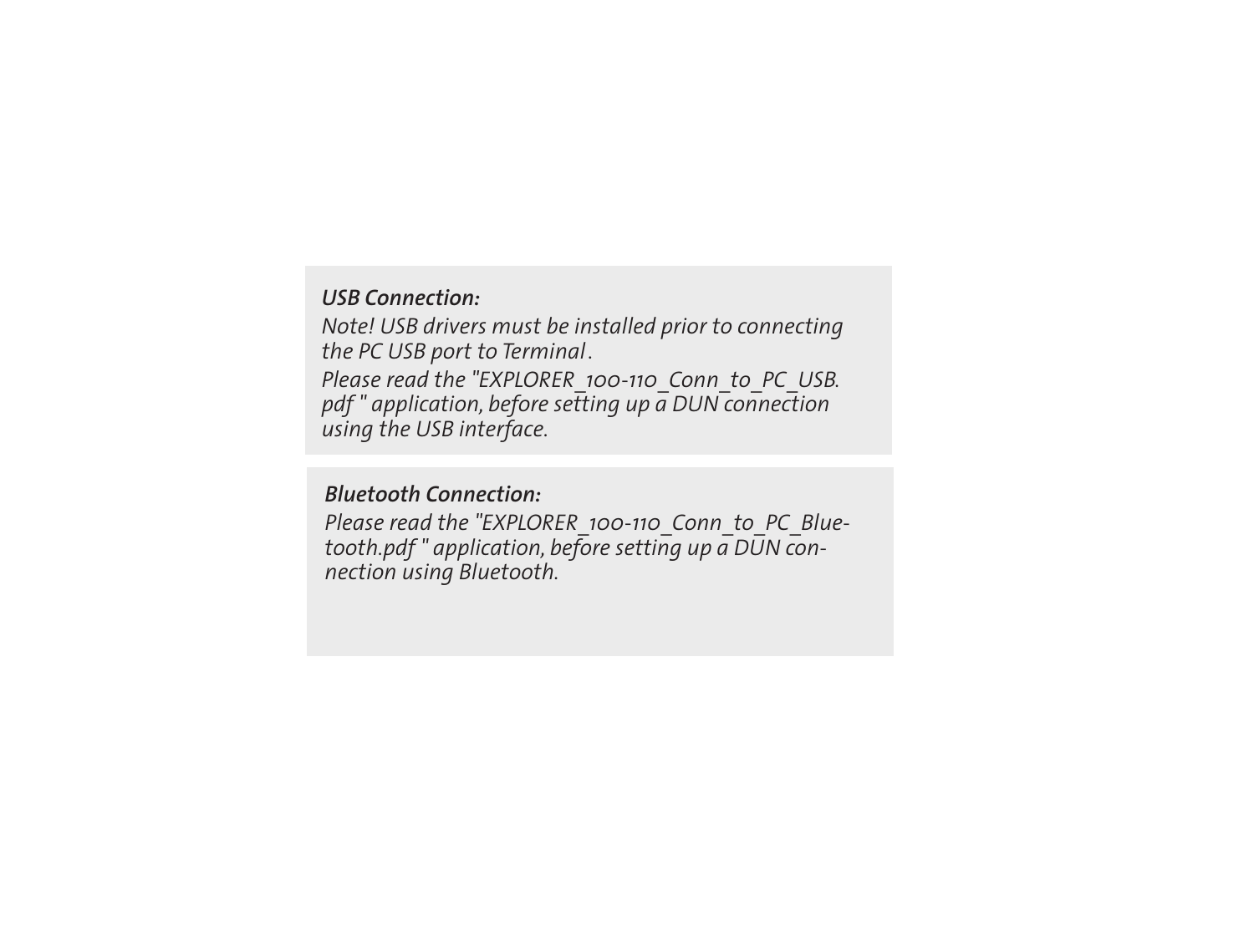**1** Open the **Control Panel** on the PC and double-click the **Network Connections** icon.

Dial-up (DUN) via the USB interface is used as an example. Com ports is used as an example.



### **2** Click **Create a new connection** to open the **New Connection Wizard**.

*Click Next*.

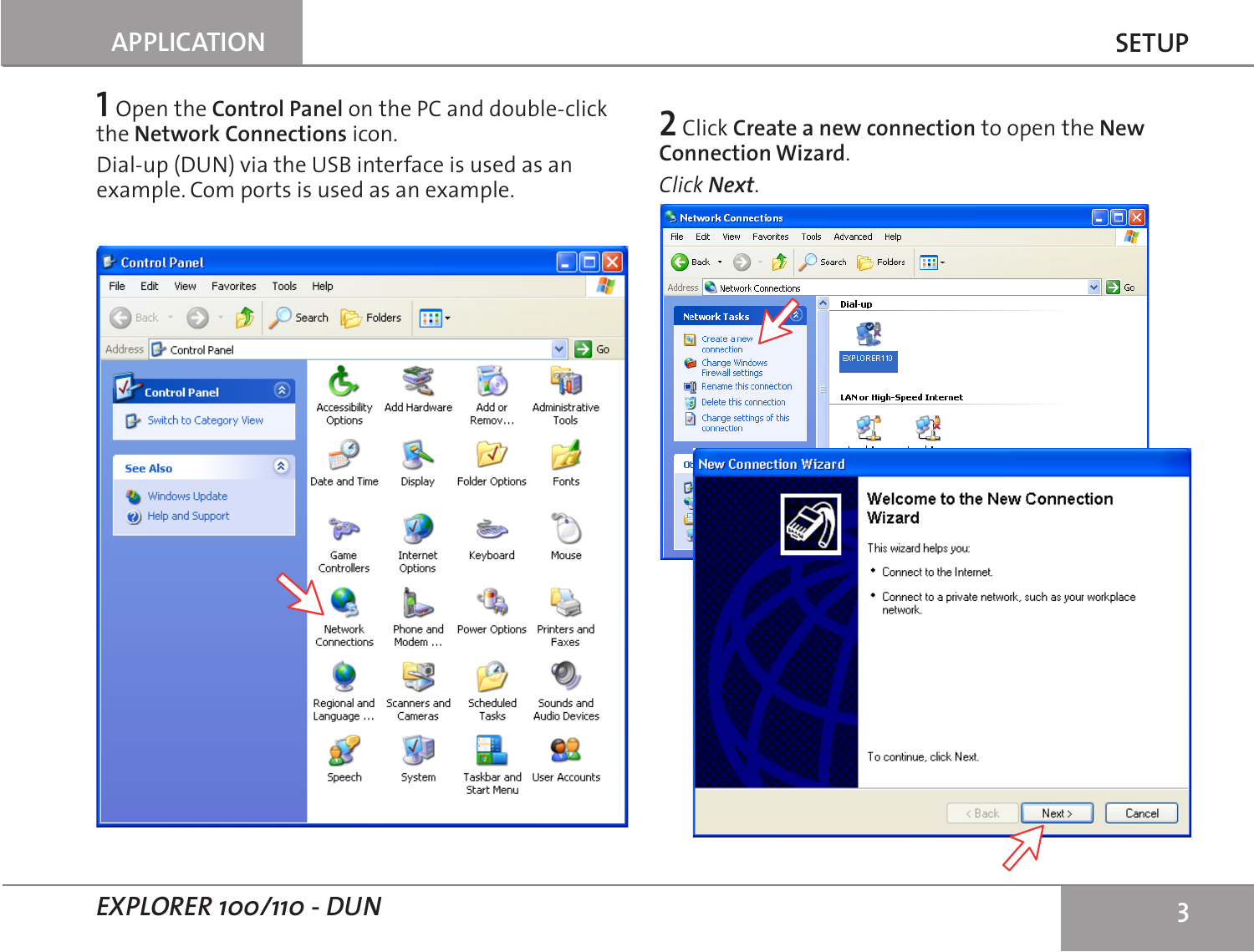### **3** Check **Connect to the Internet**. *Click Next.* Check Set up my connection manually. *Click Next.*



#### **4** Check **Connect using a dial-up modem**. *Click Next*.

Choose Modem - Thrane & Thrane EXPLORER port 2. *Click Next*.

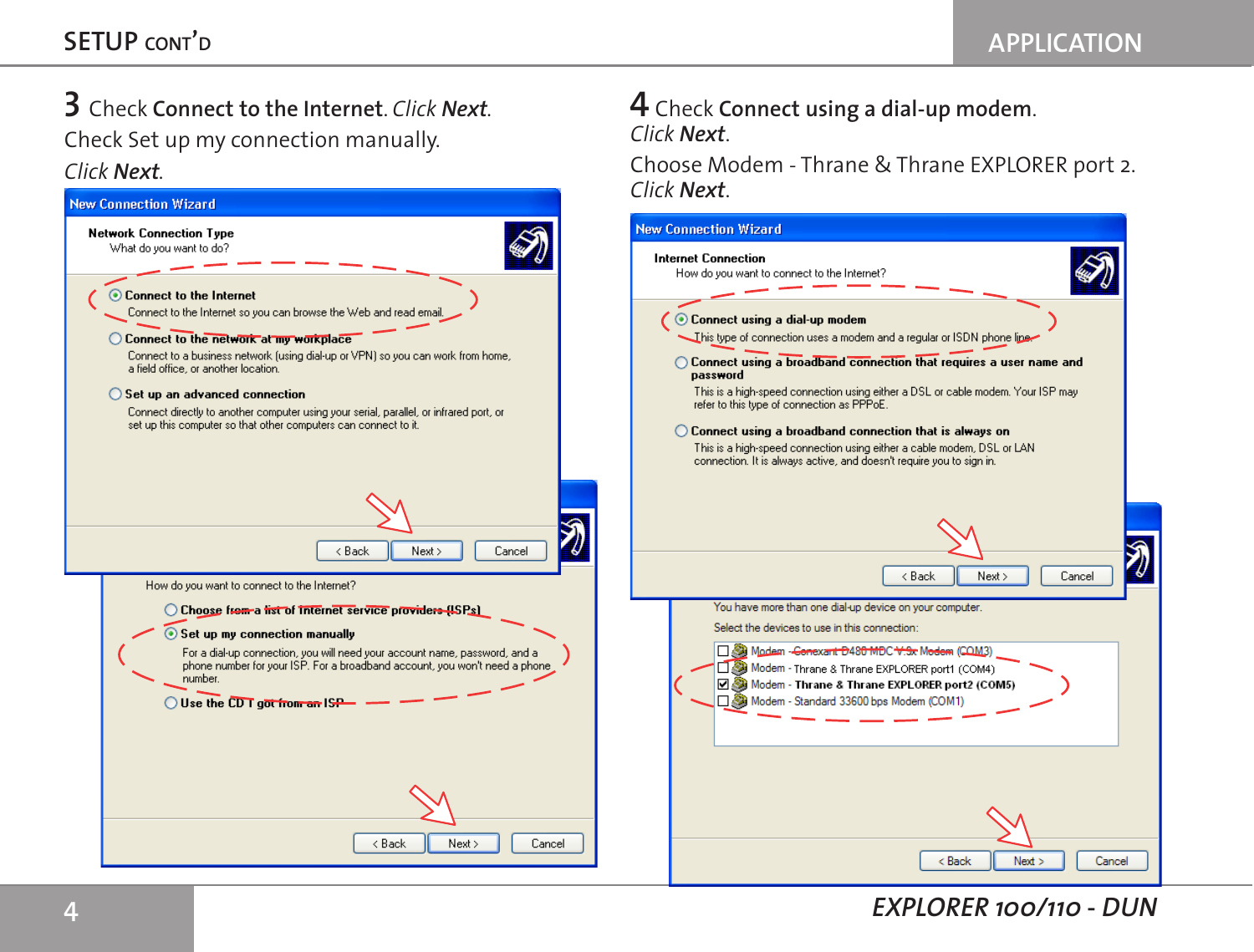### **5** Enter name of the service (e.g. EXPLORER 110) *Click Next*.



# **6**To set up <sup>a</sup> data connection:

- \*98# sets up a background data connection.
- \*98\*2# sets up 32 kbps streaming
- \*98\*3# sets up 64kbps streaming

*Click Next*.

Check Anyone's use, and *click Next*.

| <b>New Connection Wizard</b>                                                                                                                                                                 |
|----------------------------------------------------------------------------------------------------------------------------------------------------------------------------------------------|
| <b>Connection Availability</b><br>You can make the new connection available to any user or only to yourself.                                                                                 |
| A connection that is created for your use only is saved in your user account and is not<br>available unless you are logged on.<br>Create this connection for:<br>Anyone's use<br>My use only |
|                                                                                                                                                                                              |
| Next ><br>Cancel<br>< Back                                                                                                                                                                   |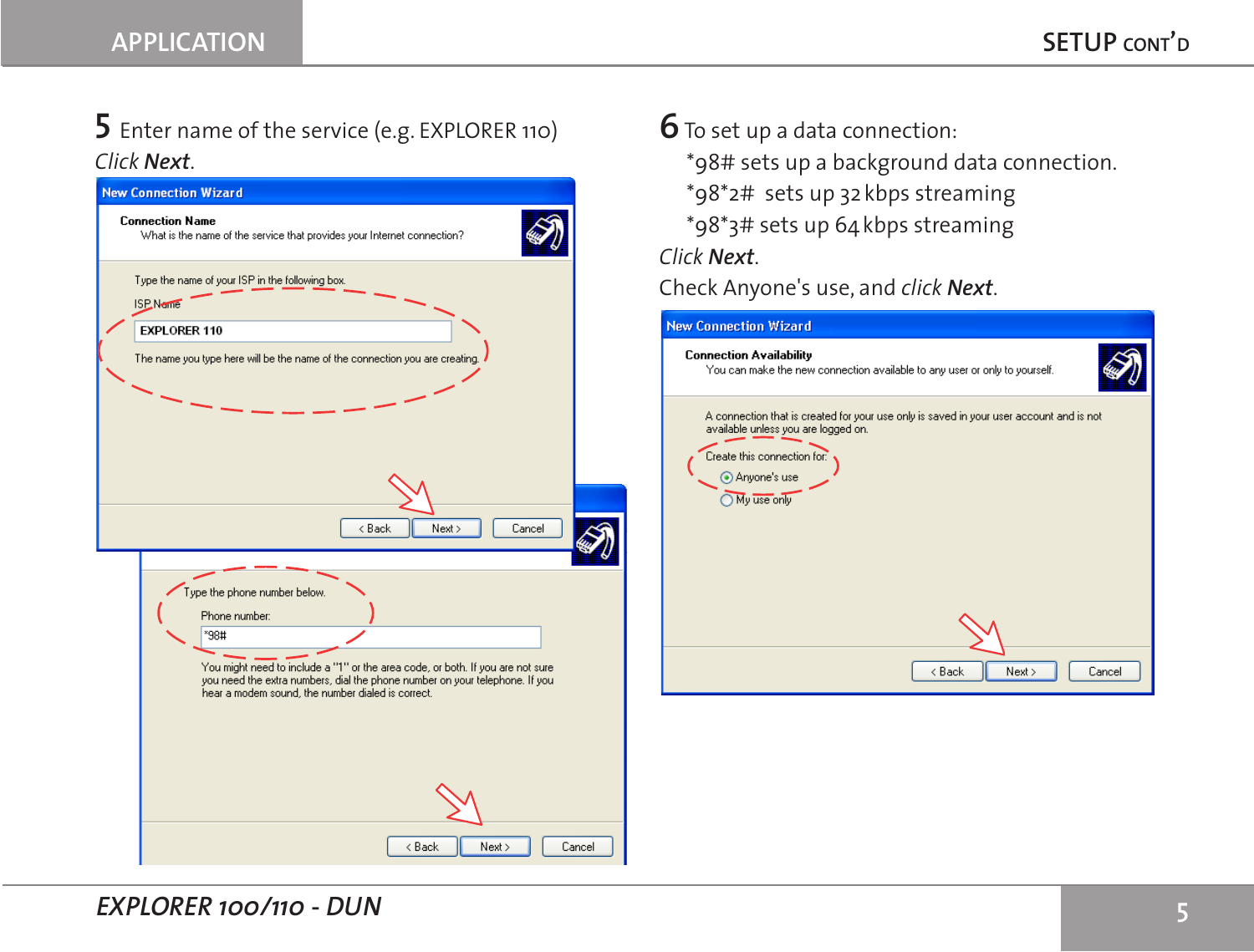**7** Enter name and password provided by your Distribution Partner for the connection. Not always necessary.

Complete the **New Connection**, *Click Finish*.

| <b>New Connection Wizard</b>                                                                                                                                                                           |
|--------------------------------------------------------------------------------------------------------------------------------------------------------------------------------------------------------|
| Internet Account Information<br>You will need an account name and password to sign in to your Internet account.                                                                                        |
| Type an ISP account name and password, then write down this information and store it in a<br>safe place. (If you have forgotten an existing account name or password, contact your ISP.)               |
| User name:<br>Thrane & Thrane                                                                                                                                                                          |
| Password:                                                                                                                                                                                              |
| Confirm password:                                                                                                                                                                                      |
| Use this account name and password when anyone connects to the Internet from<br>this computer                                                                                                          |
| Make this the default Internet connection                                                                                                                                                              |
|                                                                                                                                                                                                        |
| < Back<br>Next ><br>Cancel                                                                                                                                                                             |
| <mark>cate the referring connection</mark><br><b>EXPLORER 110</b><br>* Make this the default connection<br>* Share with all users of this computer<br>* Use the same user name & password for everyone |
| The connection will be saved in the Network.<br>Connections folder."<br>Add a shortcut to this connection to my desktop<br>To create the connection and close this wizard, click Finish.               |
| < Back<br>Finish<br>Cancel                                                                                                                                                                             |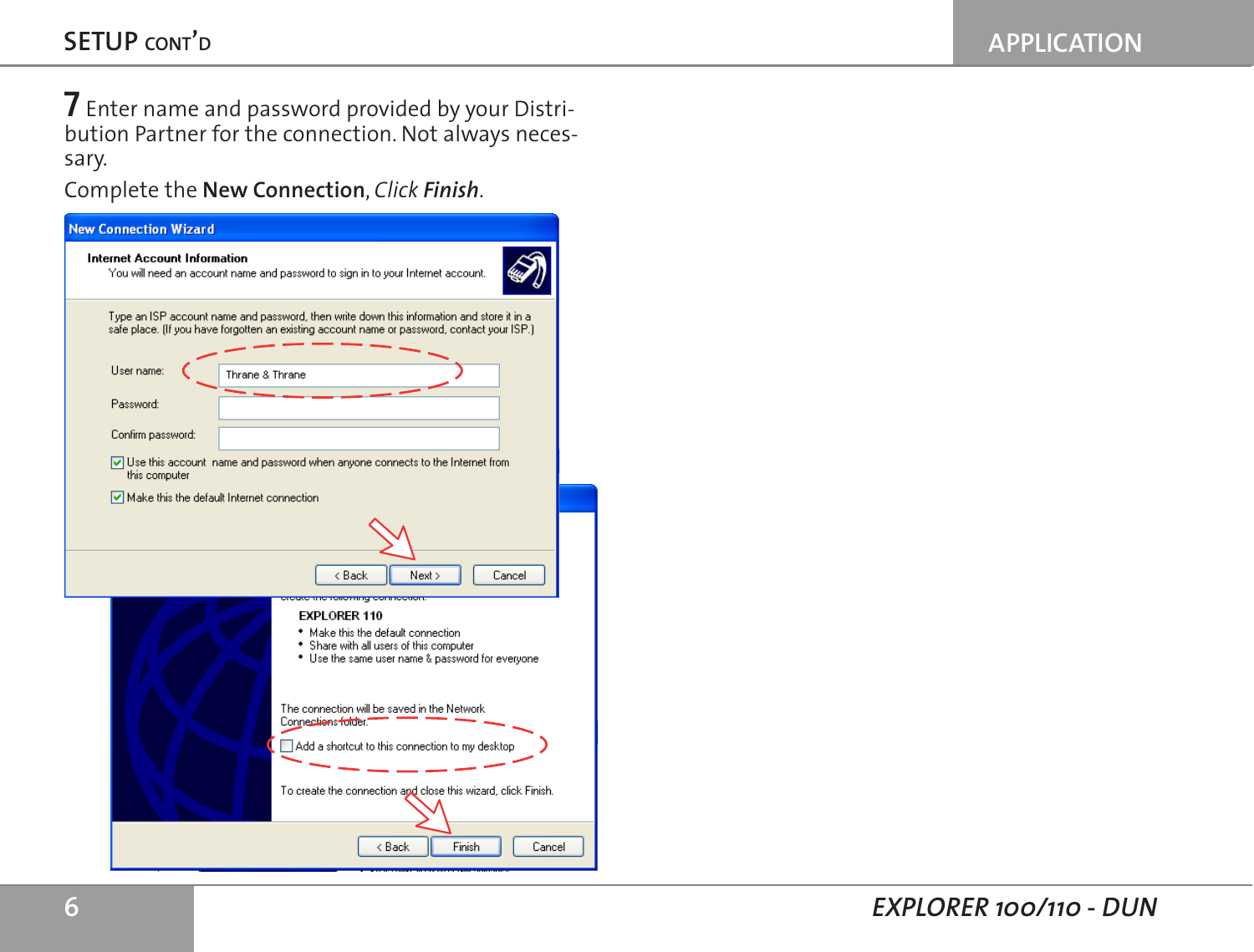**1** Double-click **Network Connections** in the **Control Panel**.

**2** Right-click the **EXPLORER 110** dial-up connection and click **Properties**.



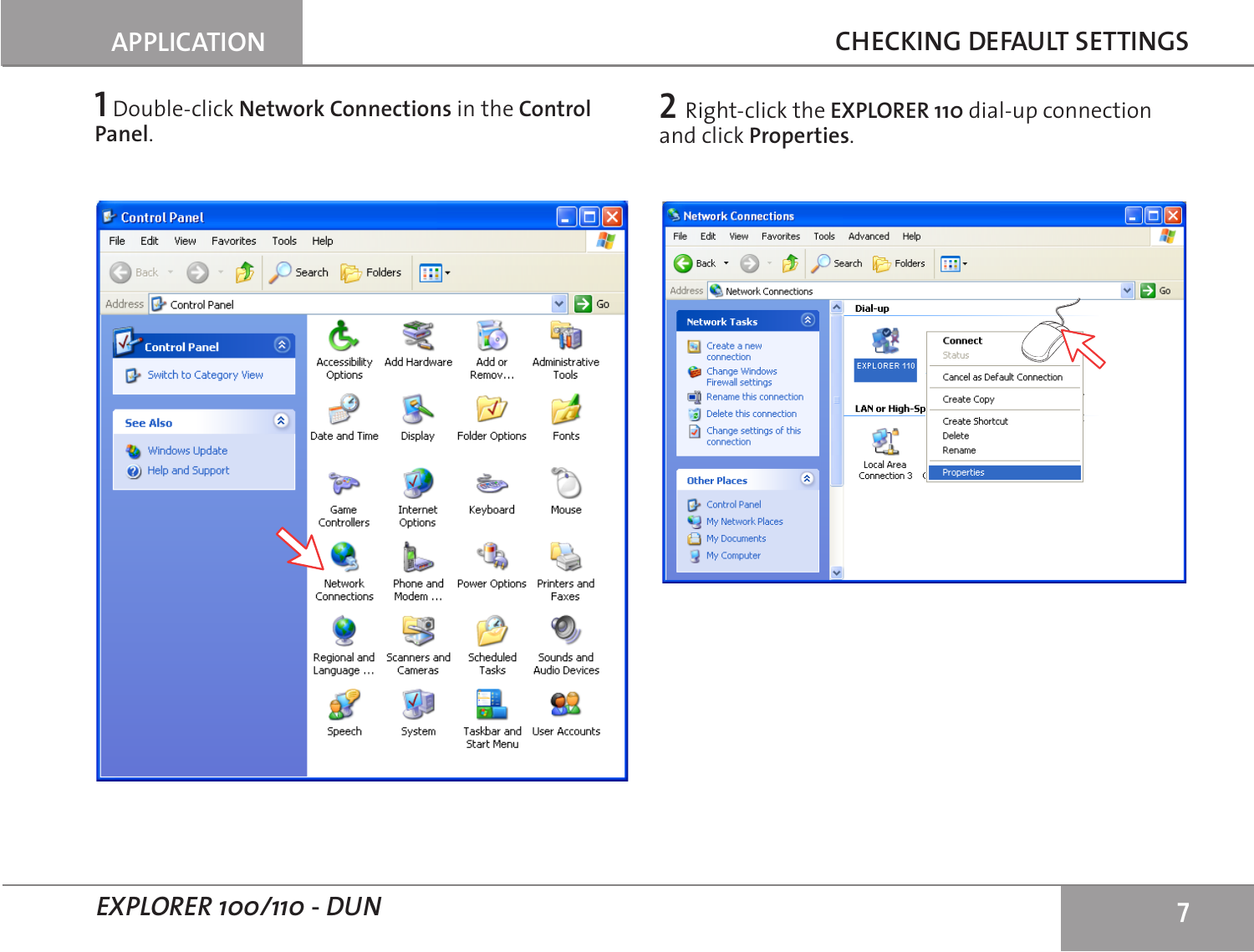**3** Confirm settings in the **Mobile Data Service via USB Properties** window:

"Modem - Thrane&Thrane EXPLORER port2". Phone number:\*98#

#### *Click Configure*.

| General<br>Options<br>Security Networking Advanced                                                                |
|-------------------------------------------------------------------------------------------------------------------|
| Connect using:<br>Modem - Thrane&Thrane EXPLORER port 2 (COM5)<br>ÉÈ<br>Modem-Thrane&Thrane EXPLORER-port1 (COM4) |
| $\triangledown$ All devices call the same numbers<br>Configure<br>Phone number                                    |
| Phone number.<br>Area code:<br>*98#<br>Alternates<br>Country/region code:                                         |
| Use dialing rules<br>Dialing Rules                                                                                |
| Show icon in notification area when connected<br>ΟK<br>Cancel                                                     |

 $\boldsymbol{4}$  In the **Modem Configuration** window, the **Maximum speed (bps)** is typically set to 230400 as default. It is recommended to select a higher speed, e.g. **460800** bps.

| <b>Modem Configuration</b>           |                                        |
|--------------------------------------|----------------------------------------|
|                                      | Thrane & Thrane EXPLORER port 2 (COM5) |
| Maximum speed (bps):                 | 230400                                 |
| Modem protocol                       |                                        |
| Hardware features                    |                                        |
| Enable hardware flow control         |                                        |
| Enable modem error control           |                                        |
| Enable modem compression             |                                        |
| Show terminal window                 |                                        |
| $\triangledown$ Enable modem speaker |                                        |
|                                      | OK<br>Cancel                           |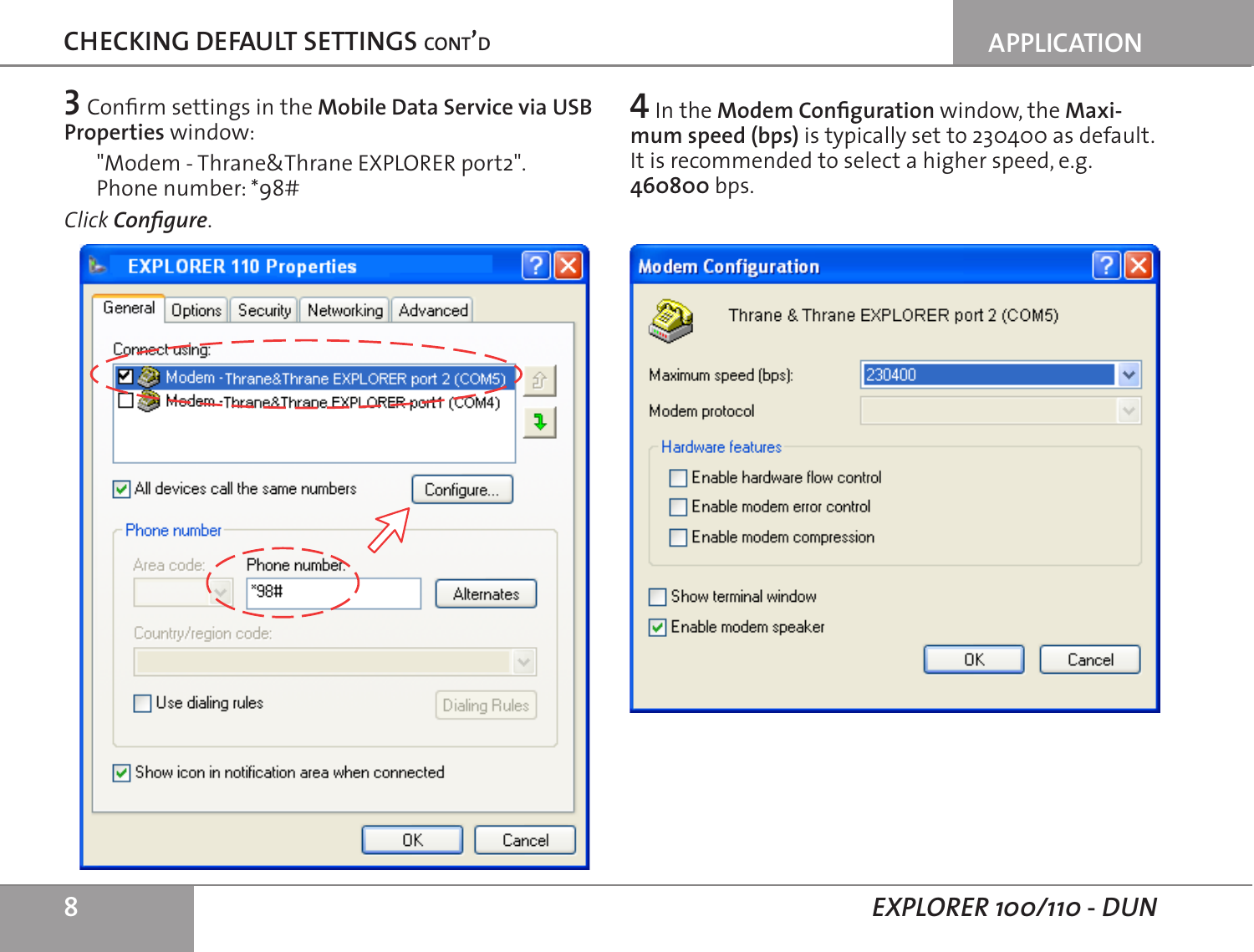**5** In the **EXPLORER 110 Properties** window, click **Networking** and check that **Internet Protocol (TCP/IP)** is selected. *Click Settings.*

| <b>EXPLORER 110 Properties</b><br>ь                                                                                                                               |  |  |
|-------------------------------------------------------------------------------------------------------------------------------------------------------------------|--|--|
| Networking<br>Options<br>General   <br>Security<br>Advanced                                                                                                       |  |  |
| Type of dial-up server I am calling:                                                                                                                              |  |  |
| PPP: Windows 95/98/NT4/2000, Internet                                                                                                                             |  |  |
| Settings<br>This connection <del>uses the foll</del> owing items:                                                                                                 |  |  |
| ⊠ हन Internet Protocol (TCP/IP)                                                                                                                                   |  |  |
| File and Printer Sharing for Microsoft Networks<br>☑ 및 TCP PEP for Inmarsat<br>□□ Client for Microsoft Networks                                                   |  |  |
| Install<br>Hninstall<br>Properties                                                                                                                                |  |  |
| Description                                                                                                                                                       |  |  |
| Transmission Control Protocol/Internet Protocol. The default<br>wide area network protocol that provides communication<br>across diverse interconnected networks. |  |  |
| OK<br>Cancel                                                                                                                                                      |  |  |

**6**In the **PPP Settings** window, **Negotiate multi-link for single link connections** should be unchecked.

| <b>PPP Settings</b>                                                                                                            |
|--------------------------------------------------------------------------------------------------------------------------------|
| □ Enable LCP extensions<br>□ Enable software.compression<br>Negotiate multi-link for single link connections ><br>Cancel<br>ΠK |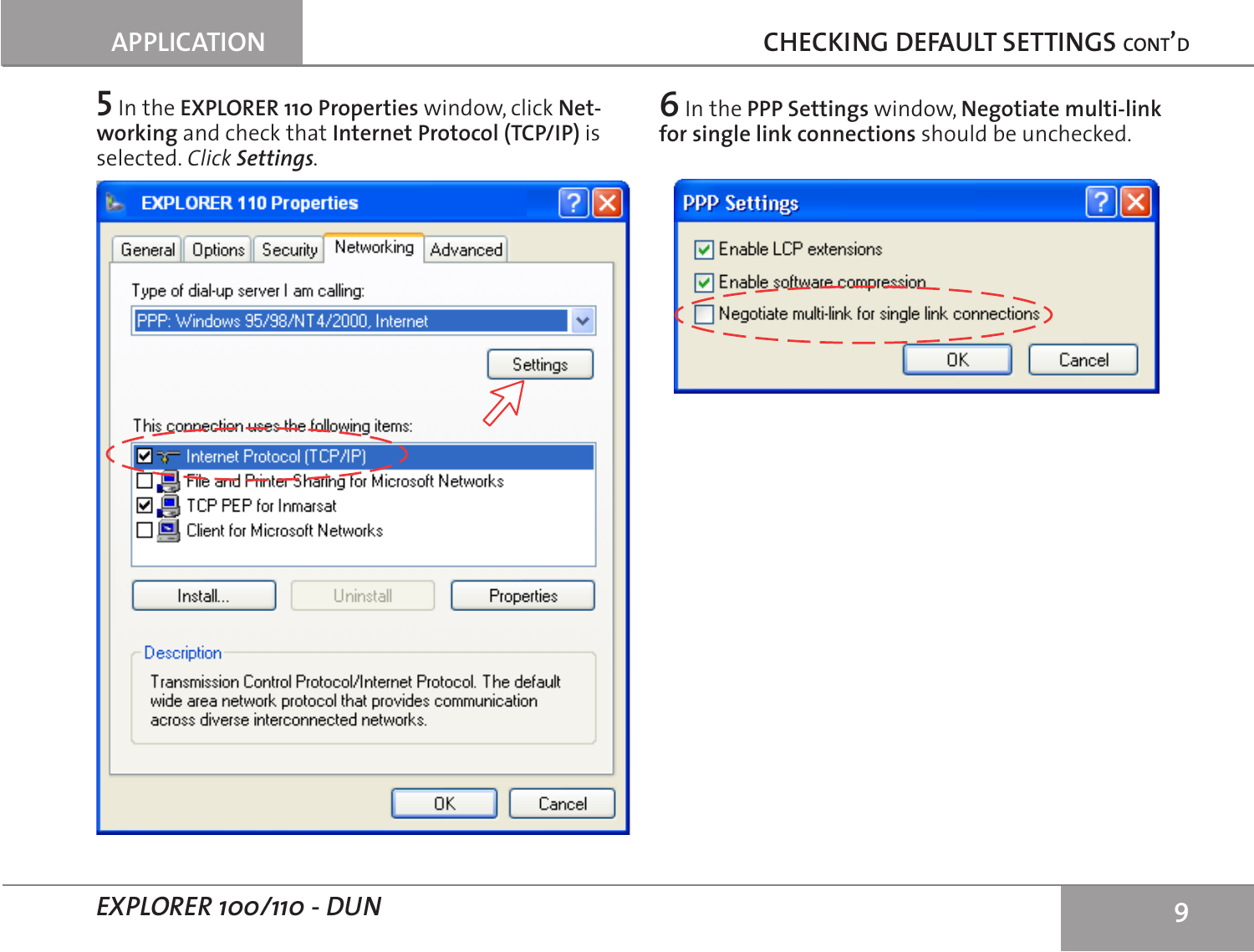## *Initiating a data call*

Open the **Control Panel** on the PC and double-click the **EXPLORER 110** icon in the **Network Connections** win-

dow *(i.e. the preset dial-up connection)*.

If provided for the specific server connection, enter the **User name** and **Password**.



Dialing \*98# sets up a background data connection. \*98\*2# sets up 32 kbps streaming \*98\*3# sets up 64kbps streaming

*Click Next*. *See Connection in progress on next page.*

| <b>Connect EXPLORER 110</b> |                                                                                                            |
|-----------------------------|------------------------------------------------------------------------------------------------------------|
|                             |                                                                                                            |
| User name:                  | Thrane & Thrane                                                                                            |
| Password:                   | [To change the saved password, click here]                                                                 |
| ◯ Me only                   | $\triangledown$ Save this user name and password for the following users:<br>Anyone who uses this computer |
| Dial:                       | *98#                                                                                                       |
| Dial                        | Cancel<br>Properties<br>Help                                                                               |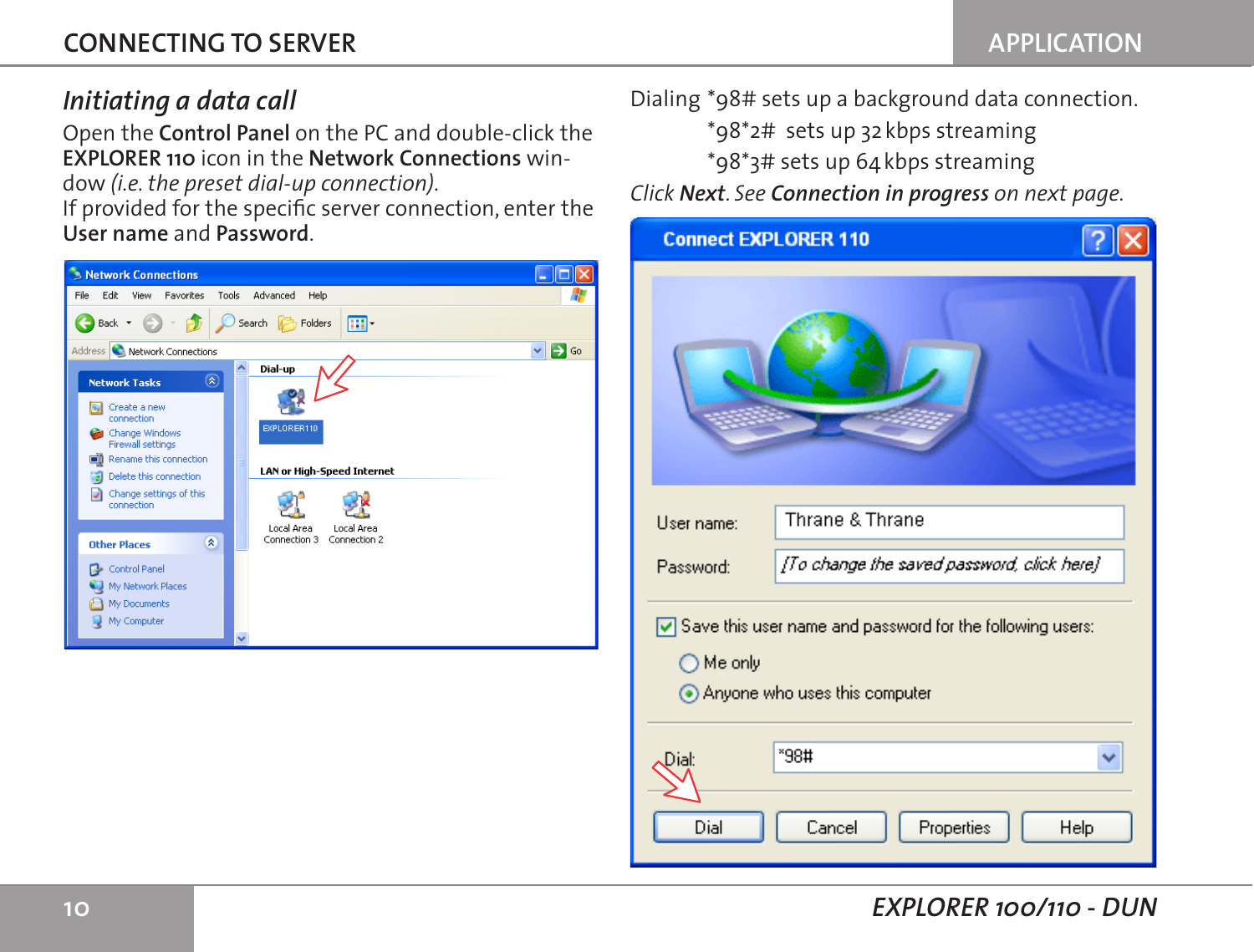### *Connection in progress*

*Displayed on the PC screen:*

| <b>Connecting EXPLORER 110</b> |                                           |  |
|--------------------------------|-------------------------------------------|--|
| Dialing *98# )                 |                                           |  |
|                                | <b>Connecting EXPLORER 110</b>            |  |
|                                | Registering your computer on the network. |  |
|                                | <b>Connecting EXPLORER 110</b>            |  |
|                                | Registering your computer on the network  |  |
|                                | Cancel                                    |  |

# *When connected:*